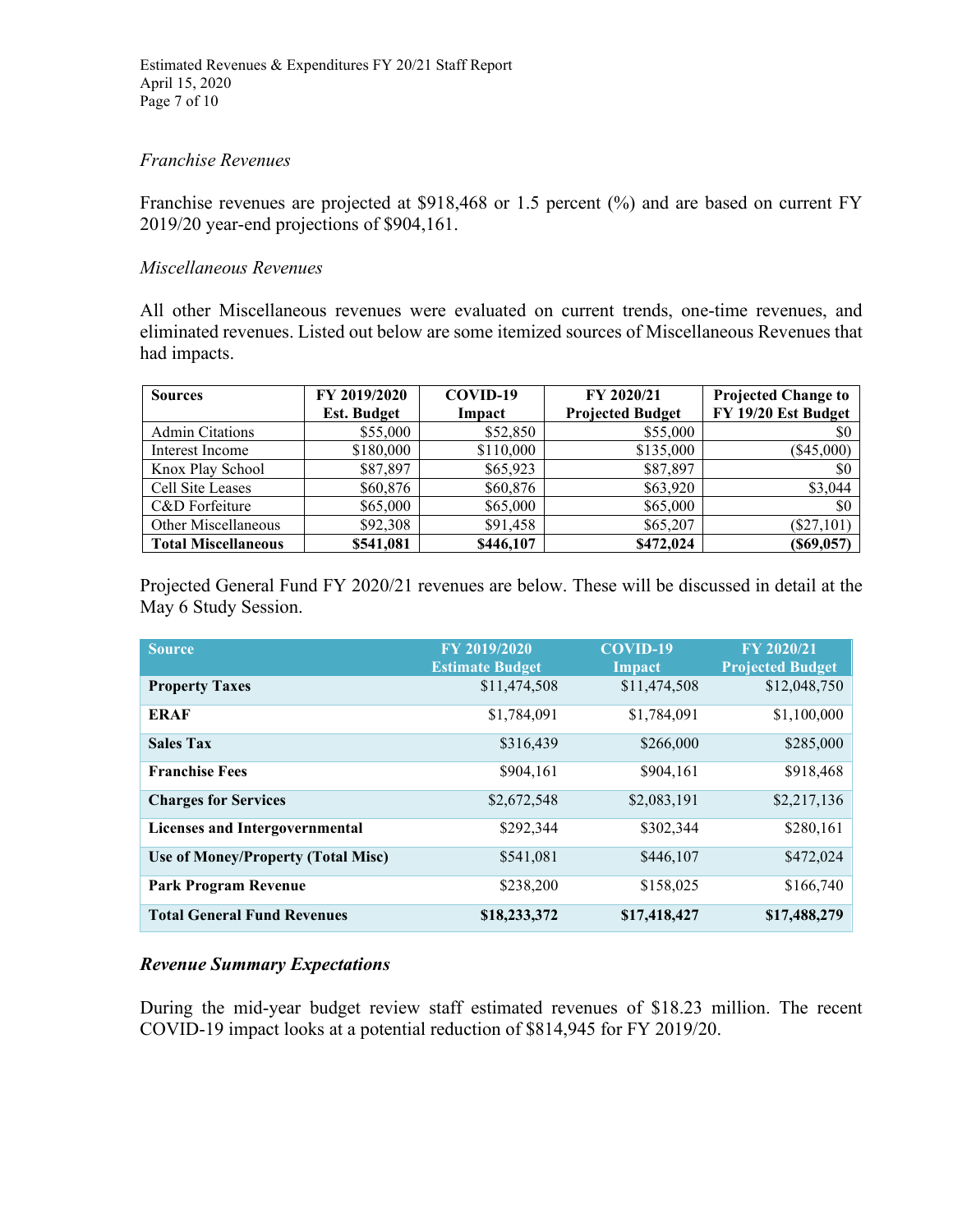It is anticipated that FY 2020/21 revenues will also see a reduction of \$745,093 as compared to current fiscal year revenues. Most of the impacts are ERAF revenue reductions from the State, reductions in service charges, and in particular, building permits and encroachment permits.

A slow-down in construction may have a ripple effect on property tax values down the line but operationally it can likely be weathered. More evaluation is necessary; but in the long term, assuming property values remain relatively stable, the Town will be able to maintain a healthy gap between revenues and expenditures. Our reserves are a function of our operational expenditures so they will go up or down based on those costs. We may not have as much discretionary spending to play with but overall, the outlook is sustainable at this time.

## *Budget Expenditures*

If COVID-19 persists, there could be operational changes at all levels of public and private sector operations for an extended period of time. Building department expenditures are driven by issuance of permits and therefore the expense of the Department is correlated with revenues. Public Works and Planning budgets are not designed that way, but those revenues are not independently funding those operations. Planning operations can be scaled down based on need thereby reducing cost. Public Works is field and basic CIP work. The Public Works Operational Budget is \$2.4 million against a permit revenue of roughly \$500,000. While that work may be slowed to extend cost horizons, the work will continue.

Overall Preliminary General Fund expenditures for FY 2020/21 are estimated at \$15.07 million. Expenditures continue to be evaluated based on operational needs to provide consistent services to the community. Staff is currently working with department operational expenditures budgets and identifying known expenditure adjustments as we complete the FY 2020/21 budget process. More analysis and detail will be included with the May 6 Staff Report for the Study Session.

| <b>Operational Expenditures</b> | FY 2019/20 Adjusted<br><b>Budget</b> | <b>COVID-19 IMPACT</b> | FY 2020/21<br><b>Projected Budget</b> |
|---------------------------------|--------------------------------------|------------------------|---------------------------------------|
| Council                         | 55,834                               |                        | 57,509                                |
| Administration                  | 836,994                              |                        | 862,104                               |
| <b>Attorney</b>                 | 364,600                              |                        | 210,120                               |
| <b>Finance</b>                  | 779,314                              |                        | 802,693                               |
| <b>Planning</b>                 | 337,781                              |                        | 347,914                               |
| <b>Building</b>                 | 1,322,150                            | (15%)                  | 1,123,828                             |
| Inter-department                | 787,867                              |                        | 811,503                               |
| Police                          | 7,971,446                            |                        | 8,410,968                             |
| <b>DPW</b>                      | 2,402,359                            |                        | 2,449,022                             |
| <b>Total Amount</b>             | \$14,858,354                         | \$14,593,915           | \$15,075,661                          |

# *Total Budget Summary Potential Impact*

During mid-year budget review, Town revenues, inclusive of ERAF, were \$18,233,372. This provided a net positive change in fund balance of \$3,375,027 at year-end and an anticipated ending fund balance of \$25,838,096 (inclusive of the mandatory reserves).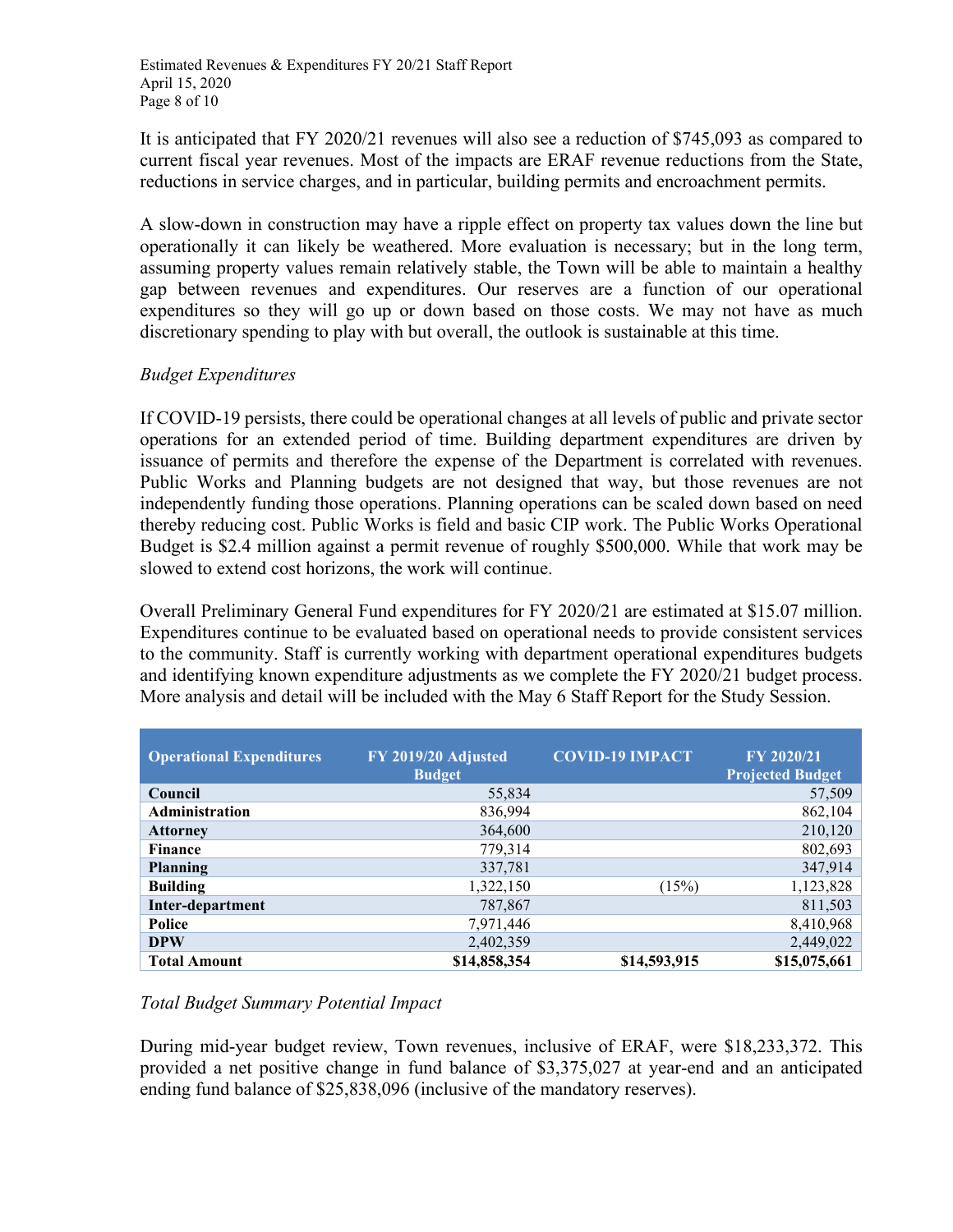| Revenue                                   | FY 2019/20<br><b>Adjusted Budget</b> | COVID-19<br>Impact | FY 2020/21<br><b>Projected Budget</b> |
|-------------------------------------------|--------------------------------------|--------------------|---------------------------------------|
|                                           |                                      |                    |                                       |
| General Fund                              | \$16,449,281                         | \$15,634,336       | \$16,388,279                          |
| <b>ERAF</b> Revenues                      | \$1,784,091                          | \$1,784,091        | \$1,100,000                           |
| <b>Total General Fund Revenue Sources</b> | \$18,233,372                         | \$17,418,427       | \$17,488,279                          |
|                                           |                                      |                    |                                       |
| <b>Expenditures</b>                       |                                      |                    |                                       |
| General Fund Expenditures                 | \$14,858,345                         | \$14,593,915       | \$15,075,661                          |
| <b>Total General Fund Expenditures</b>    | \$14,858,345                         | \$14,593,915       | \$15,075,661                          |
|                                           |                                      |                    |                                       |
| <b>Net Change In Fund Balance</b>         | \$3,375,027                          | \$2,824,512        | \$2,412,6188                          |

The FY 2019/20 beginning total fund balance is \$22,573,067 (inclusive of the mandatory reserves). At the conclusion of this fiscal year, after the transfer outs and the above-reflected departmental adjustments, the end of year fund balance projection is \$25,838,096 (this includes all mandatory reserves).

|                                                    | FY 2019/20<br><b>Adjusted Budget</b> | COVID-19<br>Impact |
|----------------------------------------------------|--------------------------------------|--------------------|
|                                                    | \$22,573,067                         | \$22,573,067       |
| FY 2019/20 Beginning Fund Balance                  |                                      |                    |
| FY 2019/20 Projected Revenues                      | \$18,233,372                         | \$17,418,427       |
| <b>Total Available Funds</b>                       | \$40,806,439                         | \$39,991,494       |
|                                                    |                                      |                    |
| Transfer out FY 2019/20 Workers' Comp              | (\$110,000)                          | (\$110,000)        |
| <b>Net Mid-Year Adjustments</b>                    | (\$242,310)                          |                    |
| FY 2019/20 Expenditures (Original Budget)          | (\$14,616,035)                       |                    |
| <b>General Fund Expenditures COVID-19 /FY20/21</b> |                                      | ( \$14,593,915)    |
|                                                    |                                      |                    |
| FY 2019/20 Projected Year End Balance              | \$25,838,096                         | \$25,287,579       |

With COVID-19, the end of year fund balance projection is \$25,287,579. The projected year end fund balance was reduced by \$550,517, compared to the mid-year 2019/20 projected year-end balance.

The beginning FY 2019/20 General Fund Balance was \$22,573,067. The FY 2019/20 projected COVID-19 impact year-end fund balance is \$25,287,579. This includes the ERAF revenues, as allocated. With the inclusion of the preliminary projected expenditures for FY 2020/21, there is a total General Fund projected year end fund balance of \$27,700,167.

| FY 2019/20 Ending Fund Balance COVID-19                | \$25,287,579   |
|--------------------------------------------------------|----------------|
| FY 2020/21 Projected Revenues (Inclusive of ERAF)      | \$17,488,279   |
| <b>Total Available Funds</b>                           | \$42,775,858   |
|                                                        |                |
| FY 2020/21 Expenditures (Preliminary Projected Budget) | (\$15,075,661) |